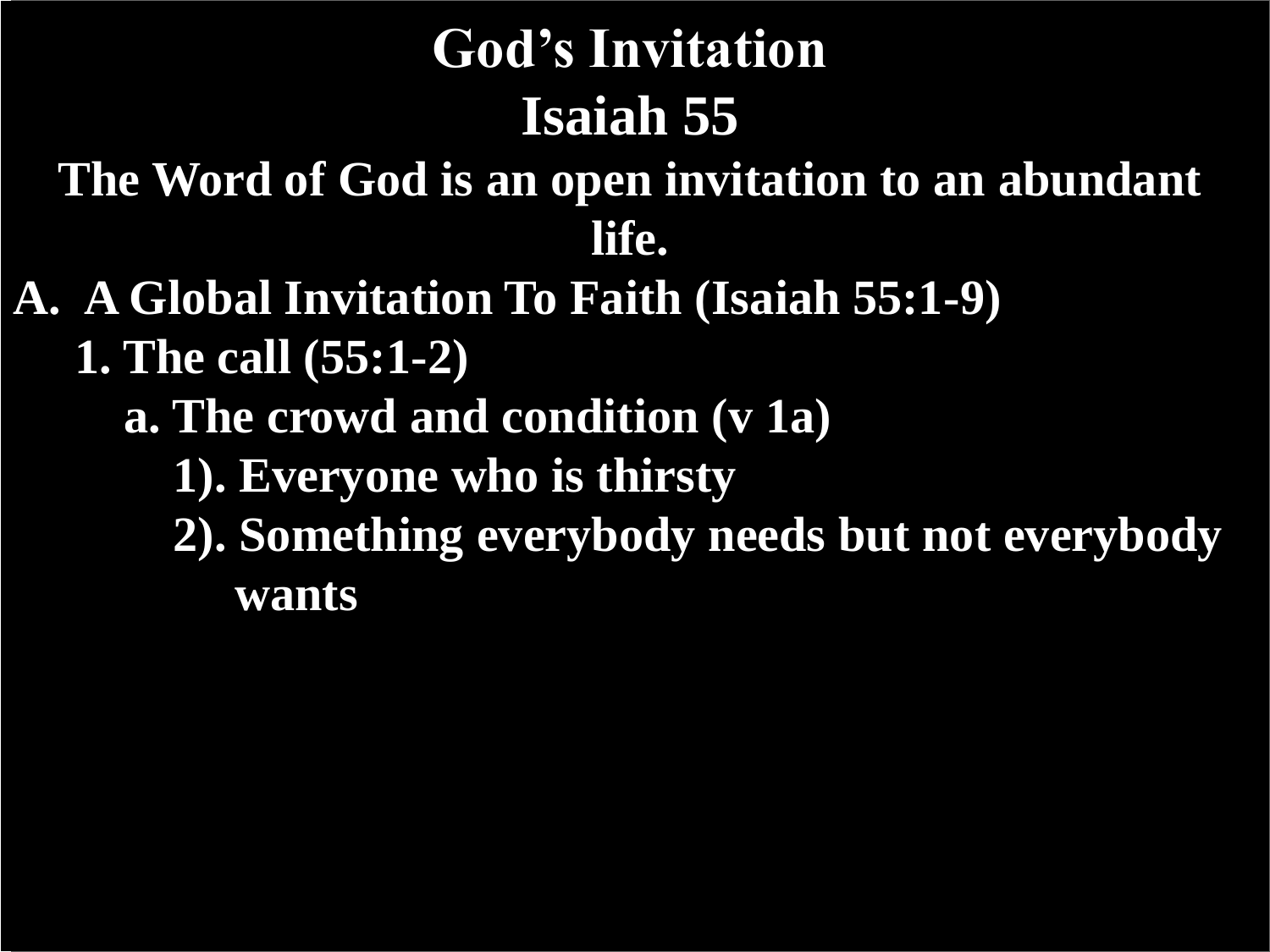- **A. A Global Invitation To Faith (Isaiah 55:1-9)**
	- **1. The call (55:1-2) - continued**
		- **b. The consideration - Items you cannot buy (v 1b)** 
			- **1). Waters - John 4:14**
			- **2). Wine - Proverbs 31:6**
			- **3). Milk - 1 Peter 2:2**
			- **4). Bread - John 6:35**
		- **c. The conflict**
			- **1). The counterfeit that cannot satisfy – Prov 20:17**
			- **2). The commitment that changes lives – Matt 11:28**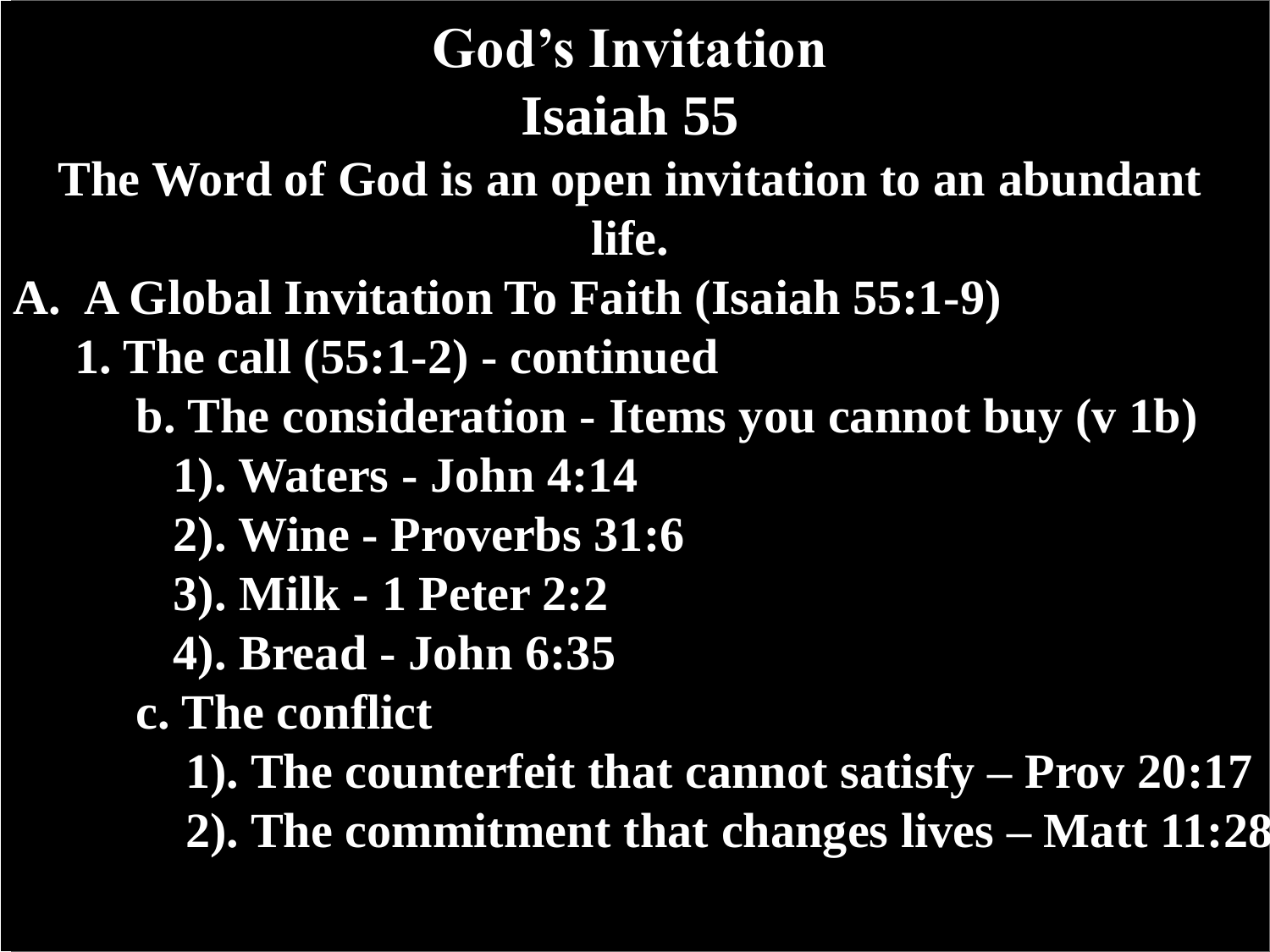- **A. A Global Invitation To Faith (Isaiah 55:1-9) - continued 2. Heed the call (55:3)**
	- **3. See the witness of God (55:4)** 
		- **a. The witness is true - Proverbs 14:25**
		- **b. The witness is Christ - Revelation 3:14**
	- **4. Others will listen (55:5)**
	- **5. Do not delay to answer the invitation (55:6) John 6:37, James 4:8**
	- **6. Repent (55:7)**
	- **7. Don't rationalize salvation (55:8-9) Galatians 1:11-12**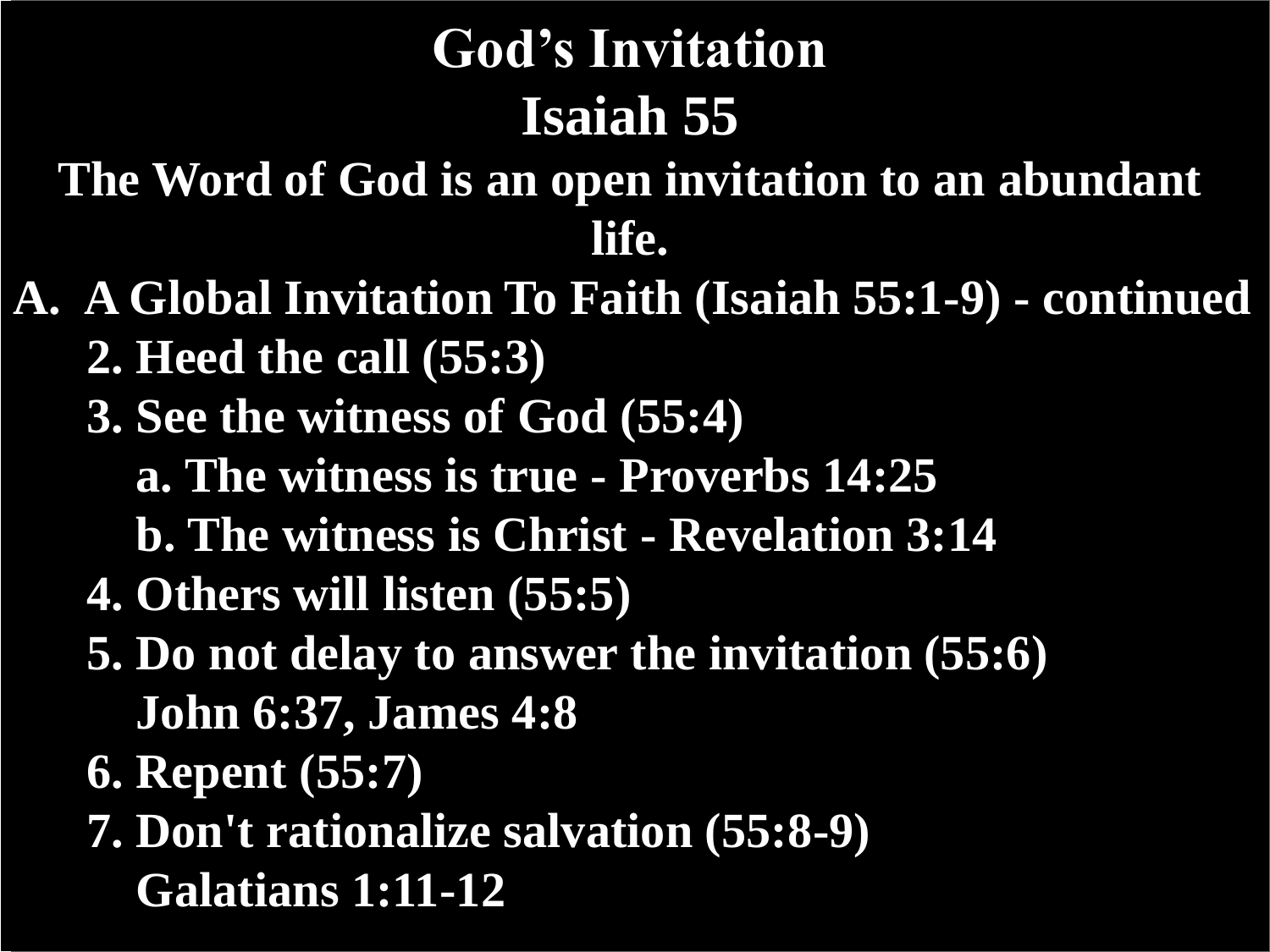- **B. The Word of God (Isaiah 55:10-13)**
	- **1. Only comes from God (55:10-11a)**
		- **John 7:15-16, 46**
	- **2. Brings results (55:11b)**
	- **3. Brings abundant life to believers (55:12-13) - Ps 126**
		- **a. Joy (v 12)**
		- **b. Peace (v 12)**
		- **c. Rejoicing (v 12)**
		- **d. Fruitfulness (v 13)**
		- **e. An everlasting testimony (v 13)**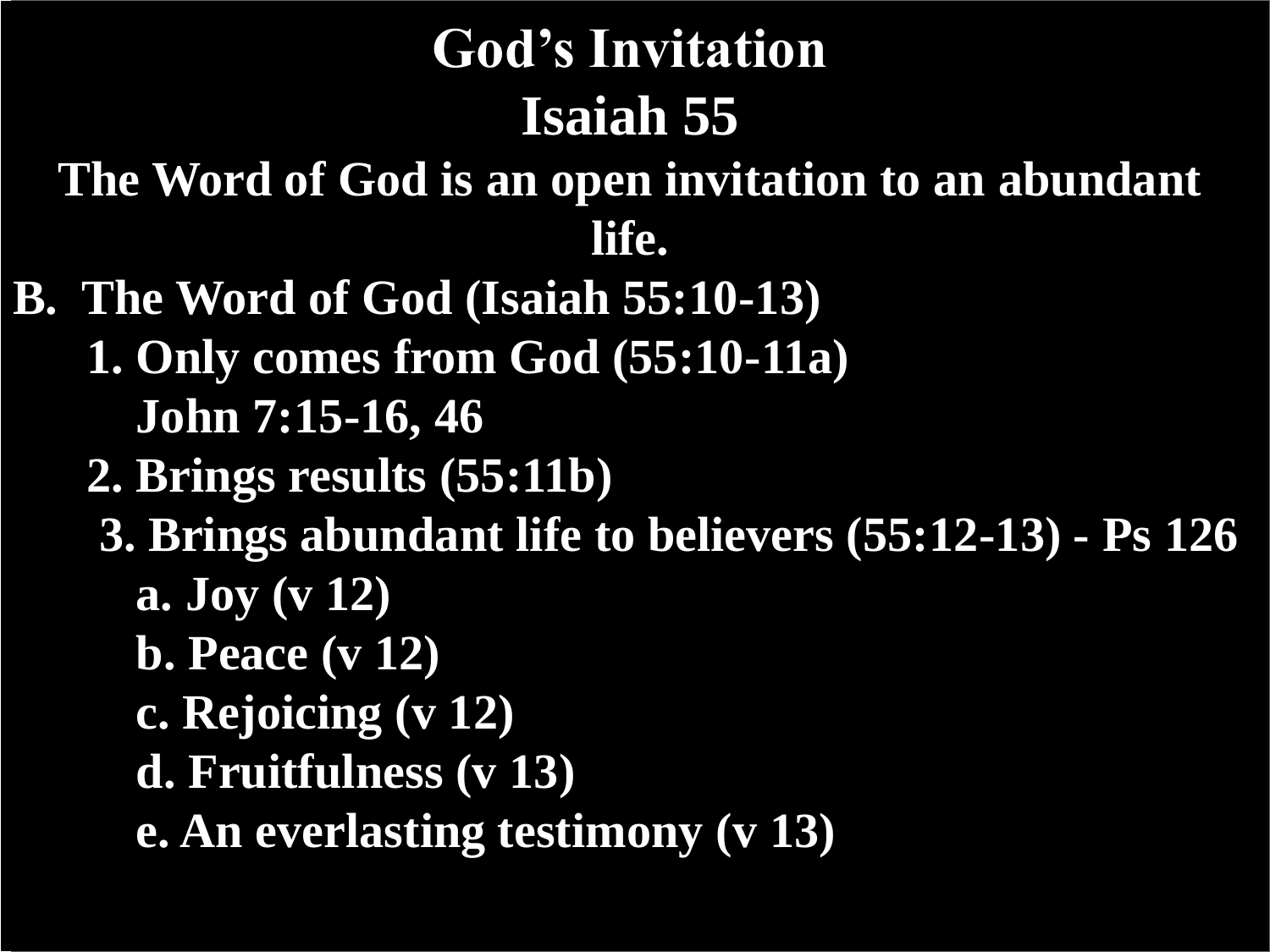# **What Is Obedience To God?**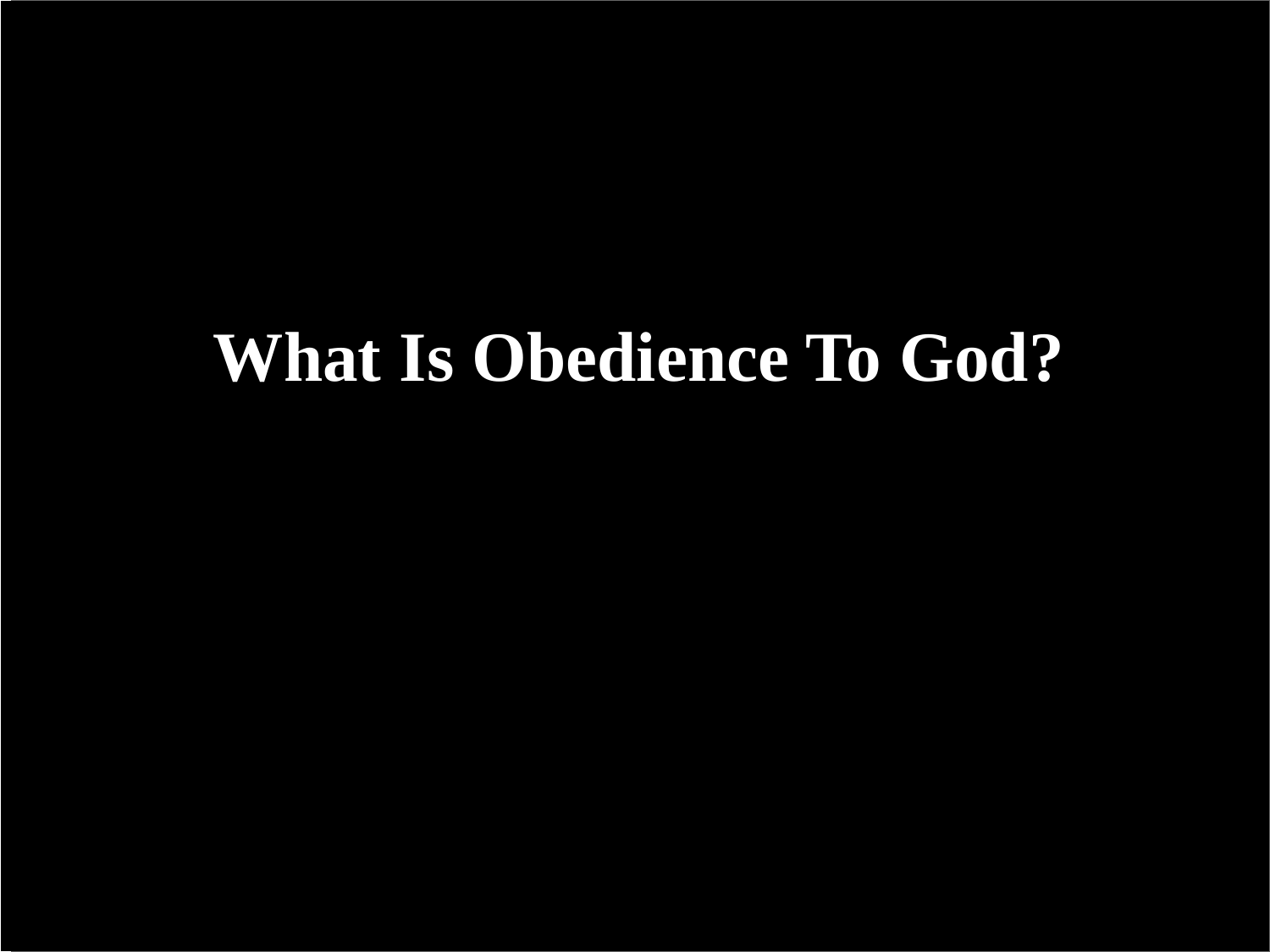#### **Why Obey God? Isaiah 56**

**Entry into God's kingdom is based on obedience to God.**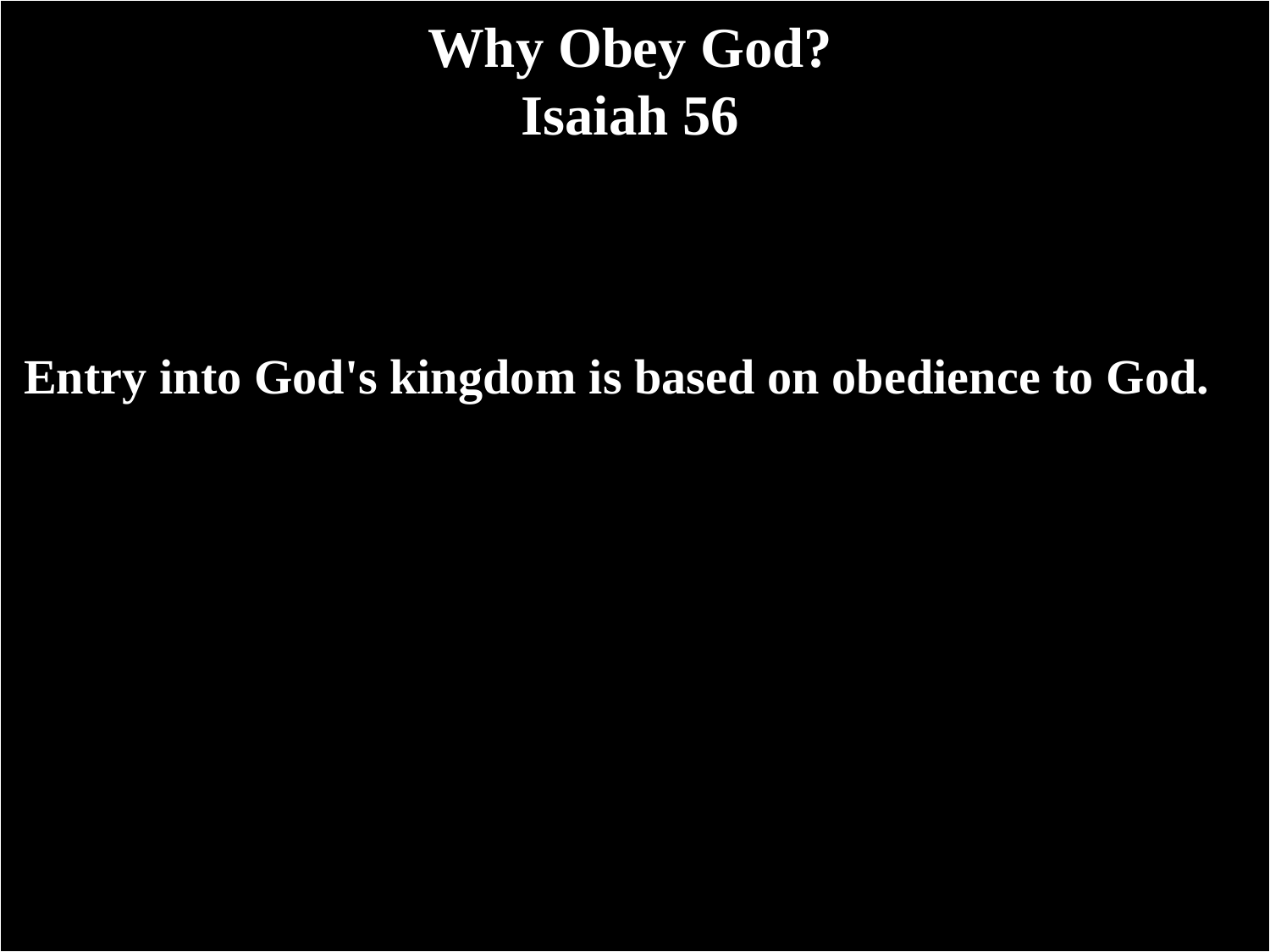#### **Isaiah 56:1**

**Thus saith the LORD, Keep ye judgment, and do justice: for my salvation is near to come, and my righteousness to be revealed.**

- **A. The program for righteousness (56:1a) 1. Keep ye judgment 2. Do justice**
- **B. The purpose for righteousness (56:1b) 1. Salvation is near to come 2. God's righteousness to be revealed**

**The Righteous Are Looking For God**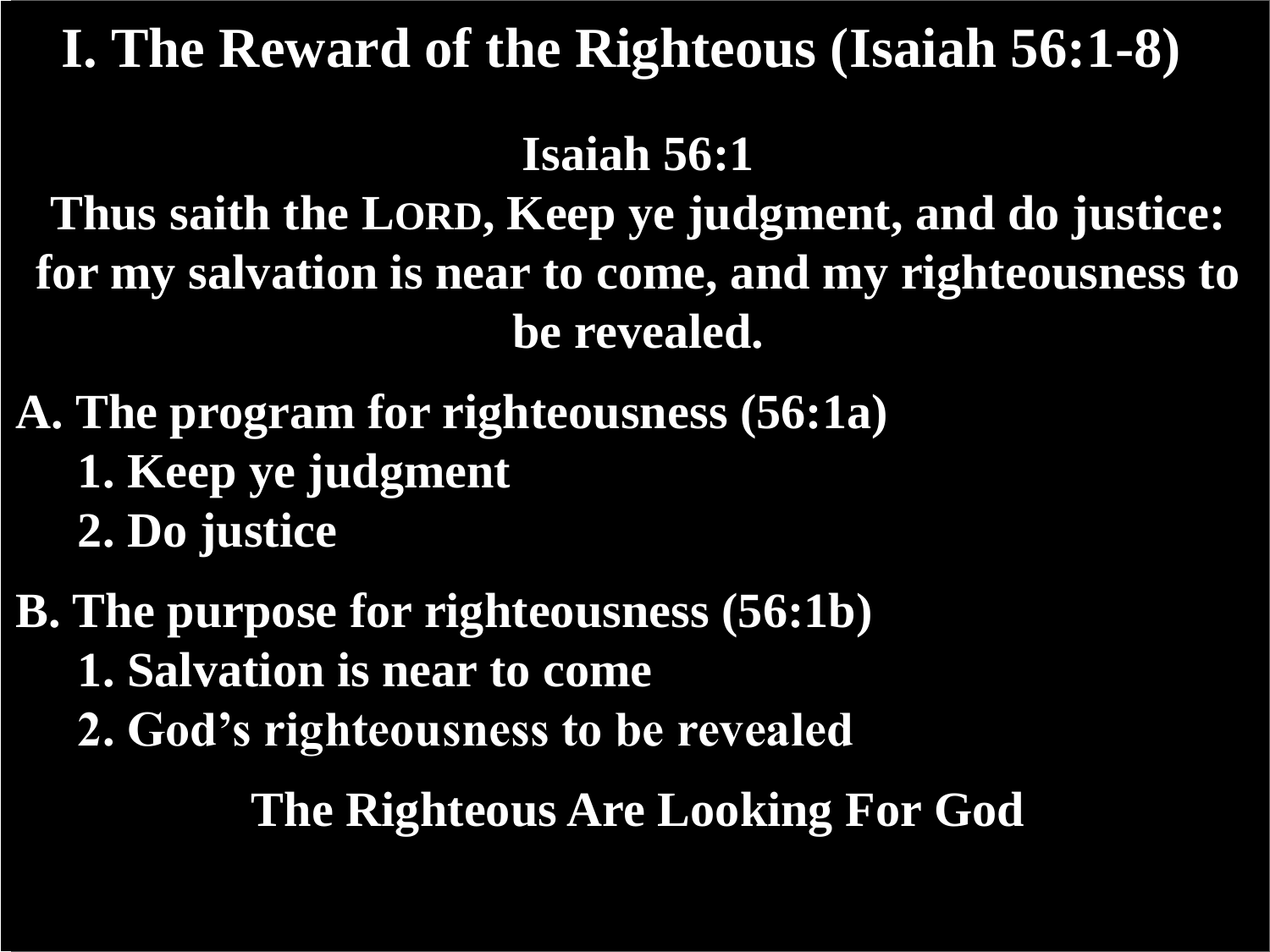**C. The profit of righteousness (56:2-8) 1. Blessing those who keep His commandments (v 2) Isaiah 56:2**

**Blessed is the man that doeth this, and the son of man that layeth hold on it; that keepeth the sabbath from polluting it, and keepeth his hand from doing any evil.**

 **2. Position for those who trust in God (v 3) Isaiah 56:3**

**Neither let the son of the stranger, that hath joined himself to the LORD, speak, saying, The LORD hath utterly separated me from his people: neither let the eunuch say, Behold, I am a dry tree.**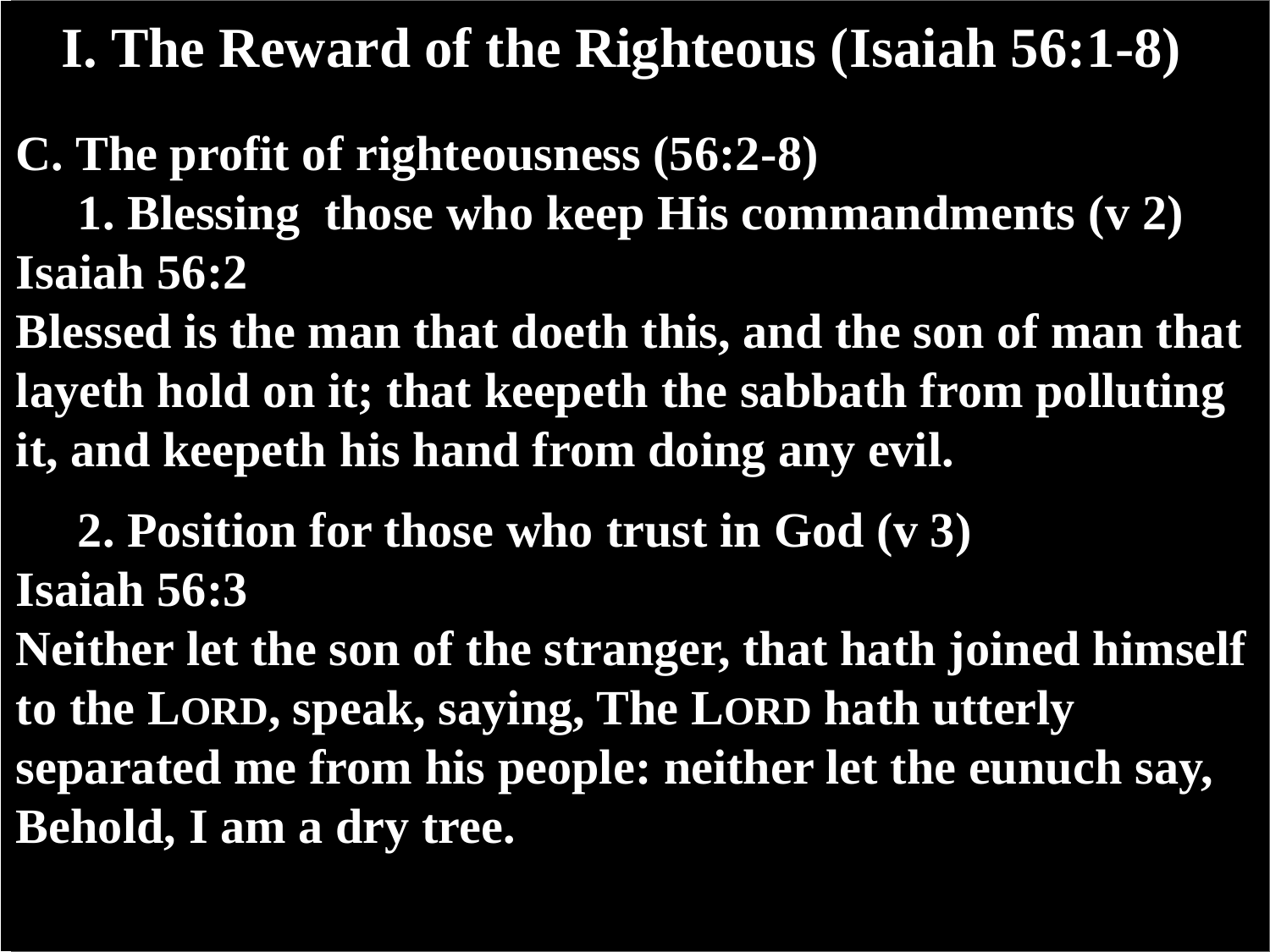- **C. The profit of righteousness (56:2-8) - continued 3. Everlasting fruit for those in impossible circumstances (v 4-5)**
- **Isaiah 56:4-5**
- **4 For thus saith the LORD unto the eunuchs that keep my sabbaths, and choose the things that please me, and take hold of my covenant;**
- **5 Even unto them will I give in mine house and within my walls a place and a name better than of sons and of daughters: I will give them an everlasting name, that shall not be cut off.**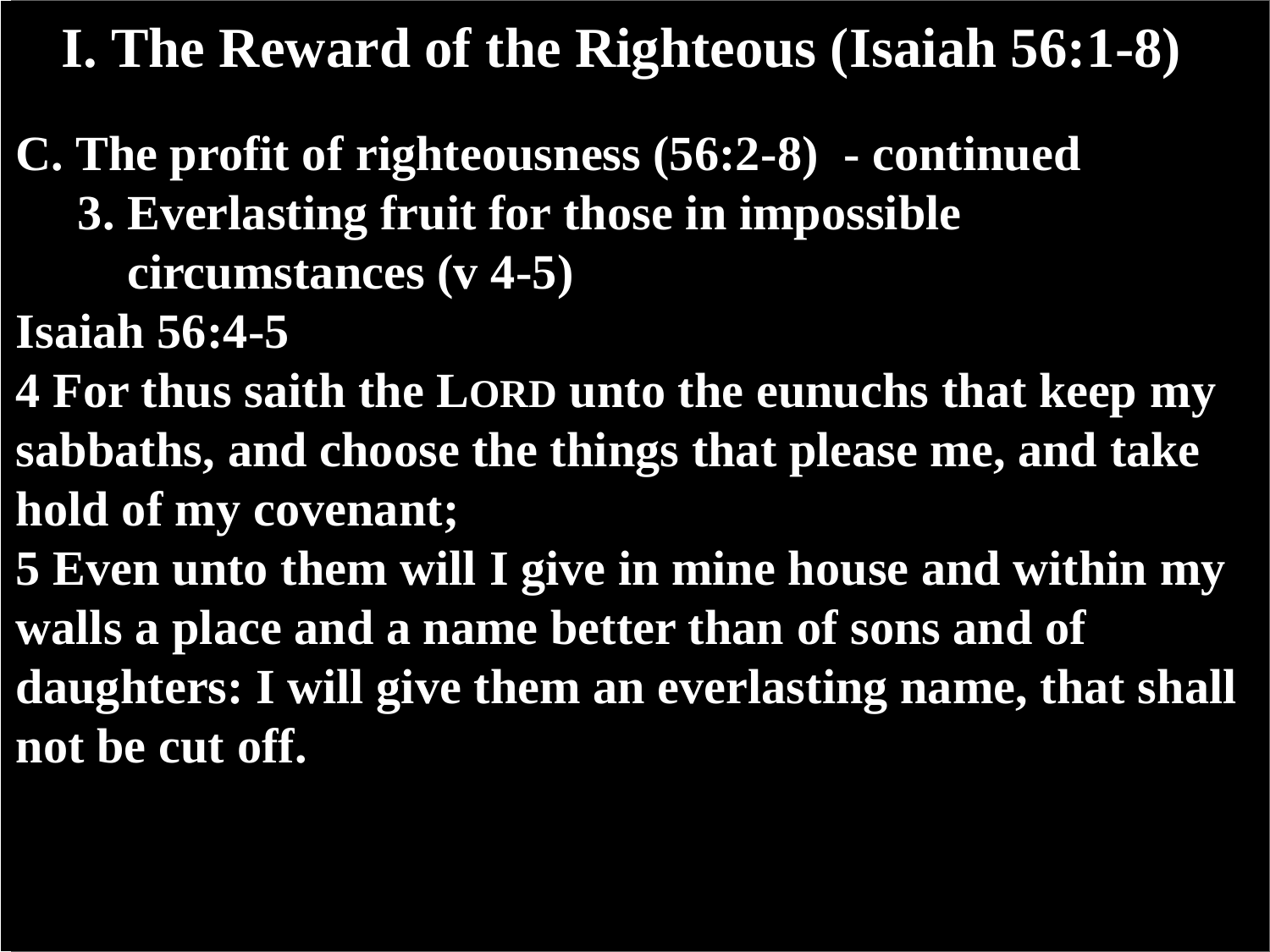**C. The profit of righteousness (56:2-8) - continued 4. The capacity to love and serve God (v 6) Isaiah 56:6**

**Also the sons of the stranger, that join themselves to the LORD, to serve him, and to love the name of the LORD, to be his servants, every one that keepeth the sabbath from polluting it, and taketh hold of my covenant;**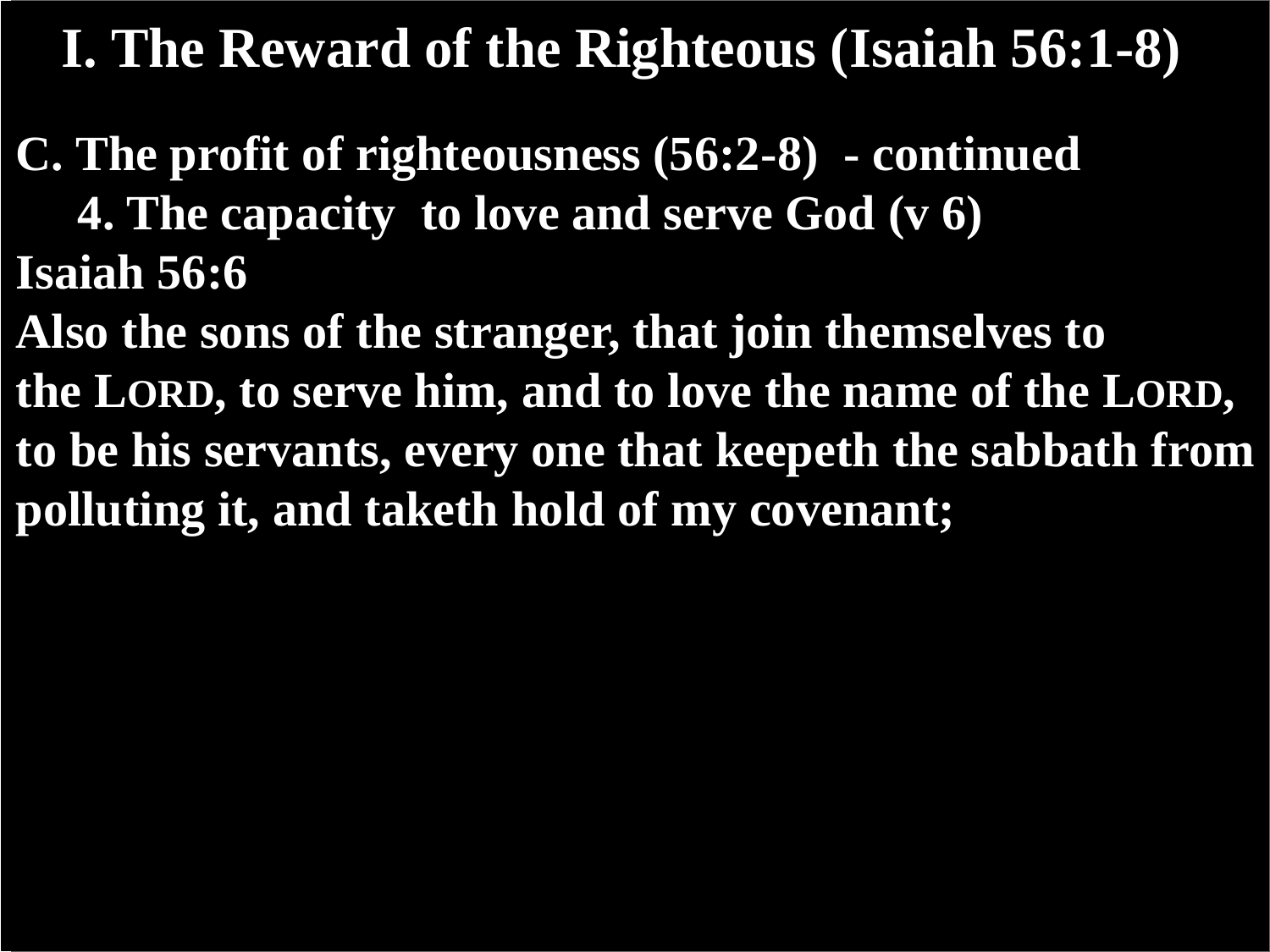**C. The profit of righteousness (56:2-8) - continued 5. Accepted worship (v 7) Isaiah 56:7**

**Even them will I bring to my holy mountain, and make them joyful in my house of prayer: their burnt offerings and their sacrifices shall be accepted upon mine altar; for mine house shall be called an house of prayer for all people.**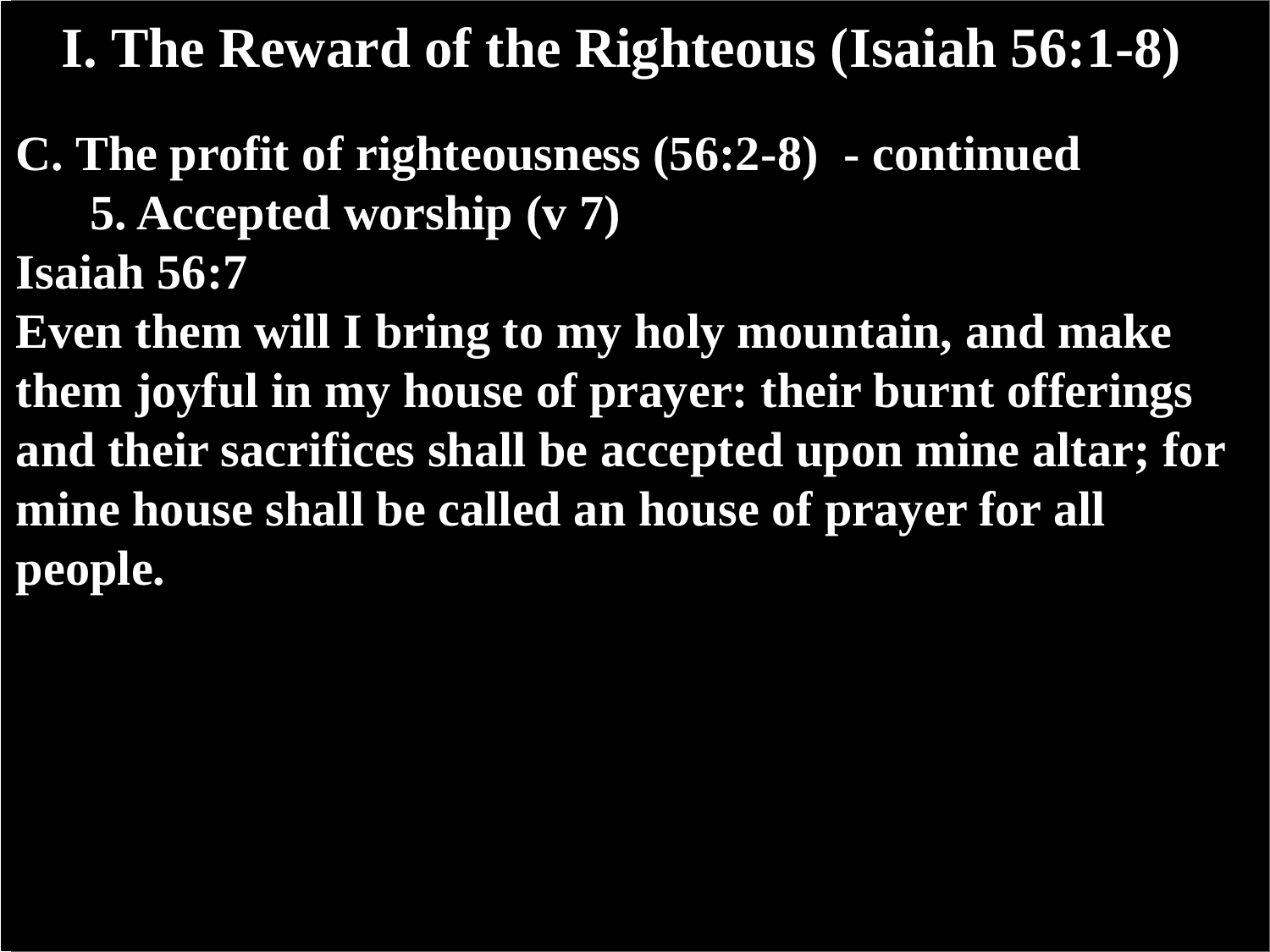**C. The profit of righteousness (56:2-8) - continued 6. Restoration to God (v 8) Isaiah 56:8**

**The Lord GOD, which gathereth the outcasts of Israel saith, Yet will I gather others to him, beside those that are gathered unto him.**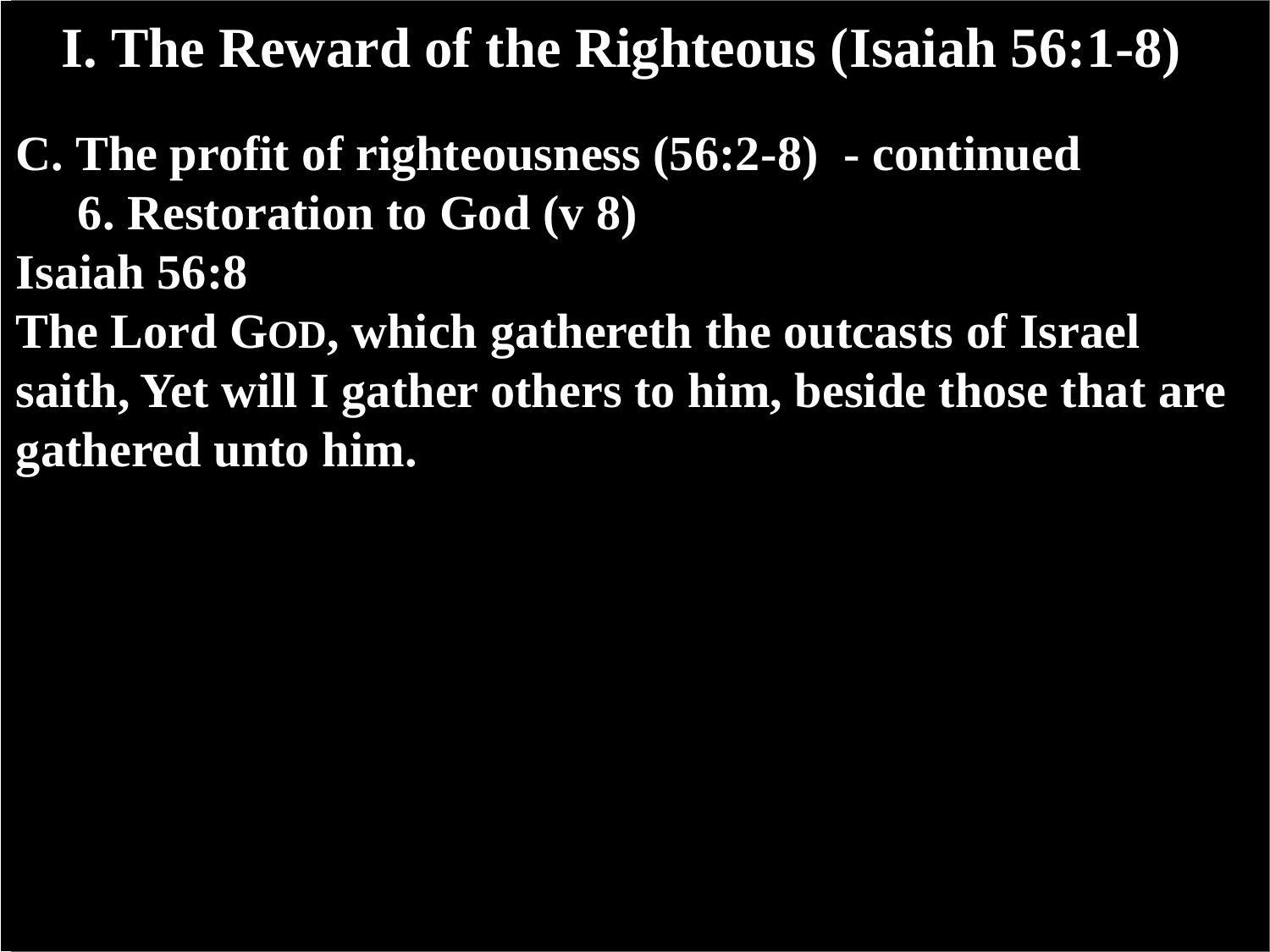## **II. The Rebuke of the Religious Leaders (Isaiah 56:9-12)**

#### **Isaiah 56:9-12**

- **9 All ye beasts of the field, come to devour, yea, all ye beasts in the forest.**
- **10 His watchmen are blind: they are all ignorant, they are all dumb dogs, they cannot bark; sleeping, lying down, loving to slumber.**
- **11 Yea, they are greedy dogs which can never have enough, and they are shepherds that cannot understand: they all look to their own way, every one for his gain, from his quarter.**
- **12 Come ye, say they, I will fetch wine, and we will fill ourselves with strong drink; and to morrow shall be as this day, and much more abundant.**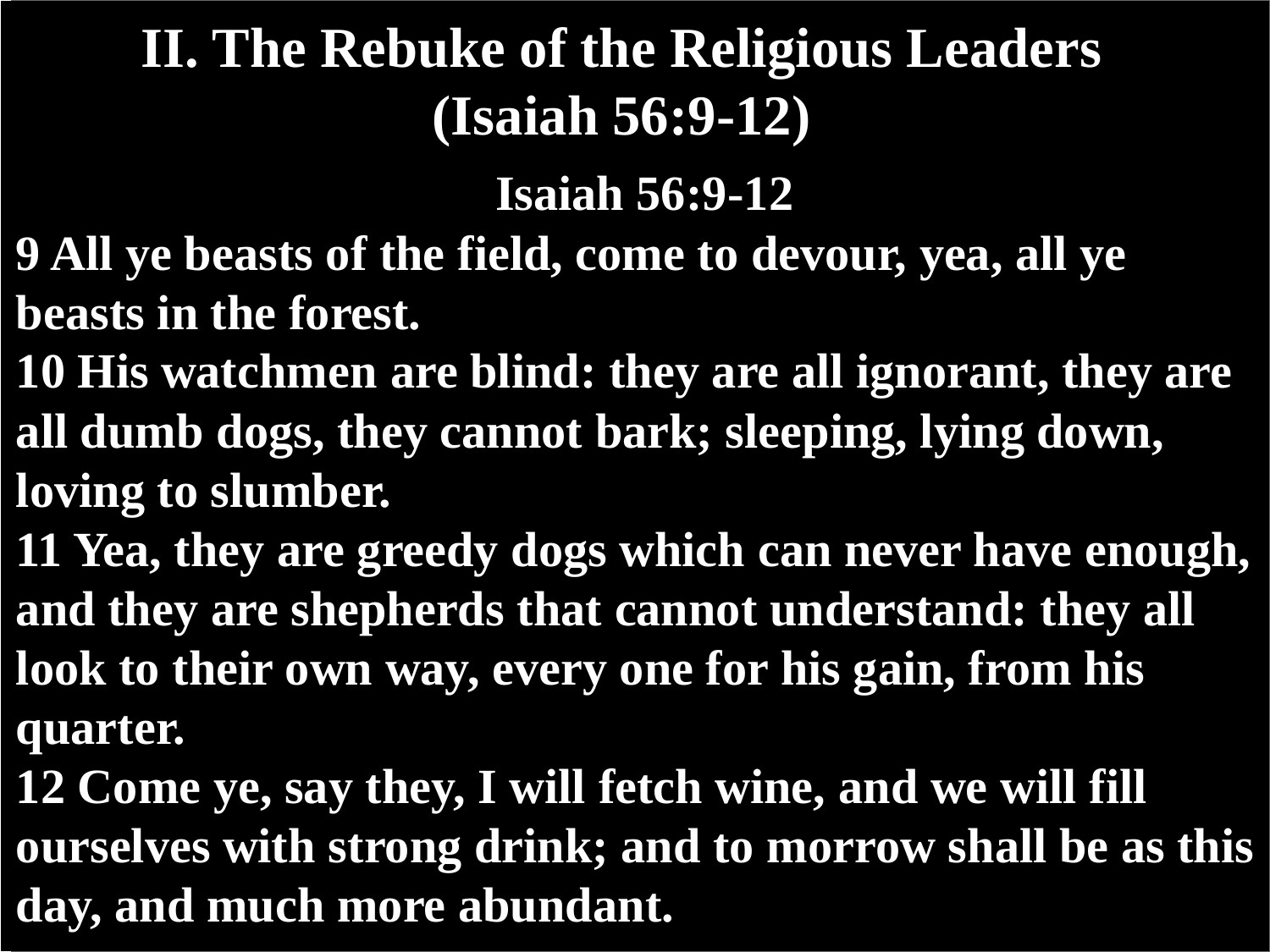## **II. The Rebuke of the Religious Leaders (Isaiah 56:9-12)**

- **A. A destructive end predicted (56:9)**
- **B. A distressing report pronounced on the watchmen (56:10-12)**
	- **1. Blind (v 10)**
	- **2. Ignorant (v 10)**
	- **3. Silent (v 10)**
	- **4. Sleeping (v 10)**
	- **5. Greedy (v 11)**
	- **6. Dull (v 11)**
	- **7. Selfish (v 12)**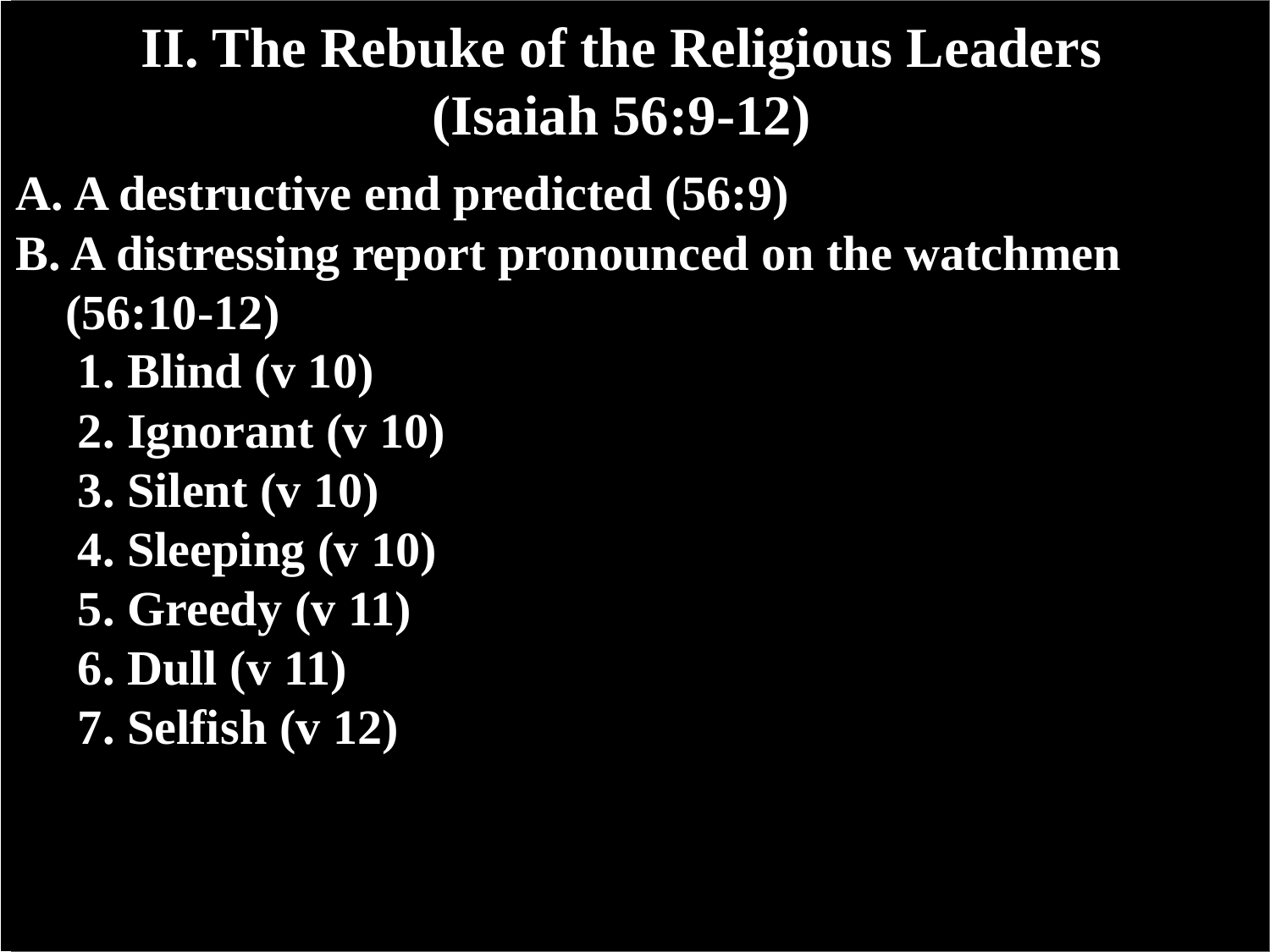#### **III. A Similar Rebuke**

**Revelation 3:14-22** 

- **14 And unto the angel of the church of the Laodiceans write; These things saith the Amen, the faithful and true witness, the beginning of the creation of God;**
- **15 I know thy works, that thou art neither cold nor hot: I would thou wert cold or hot.**
- **16 So then because thou art lukewarm, and neither cold nor hot, I will spue thee out of my mouth.**
- **17 Because thou sayest, I am rich, and increased with goods, and have need of nothing; and knowest not that thou art wretched, and miserable, and poor, and blind, and naked:**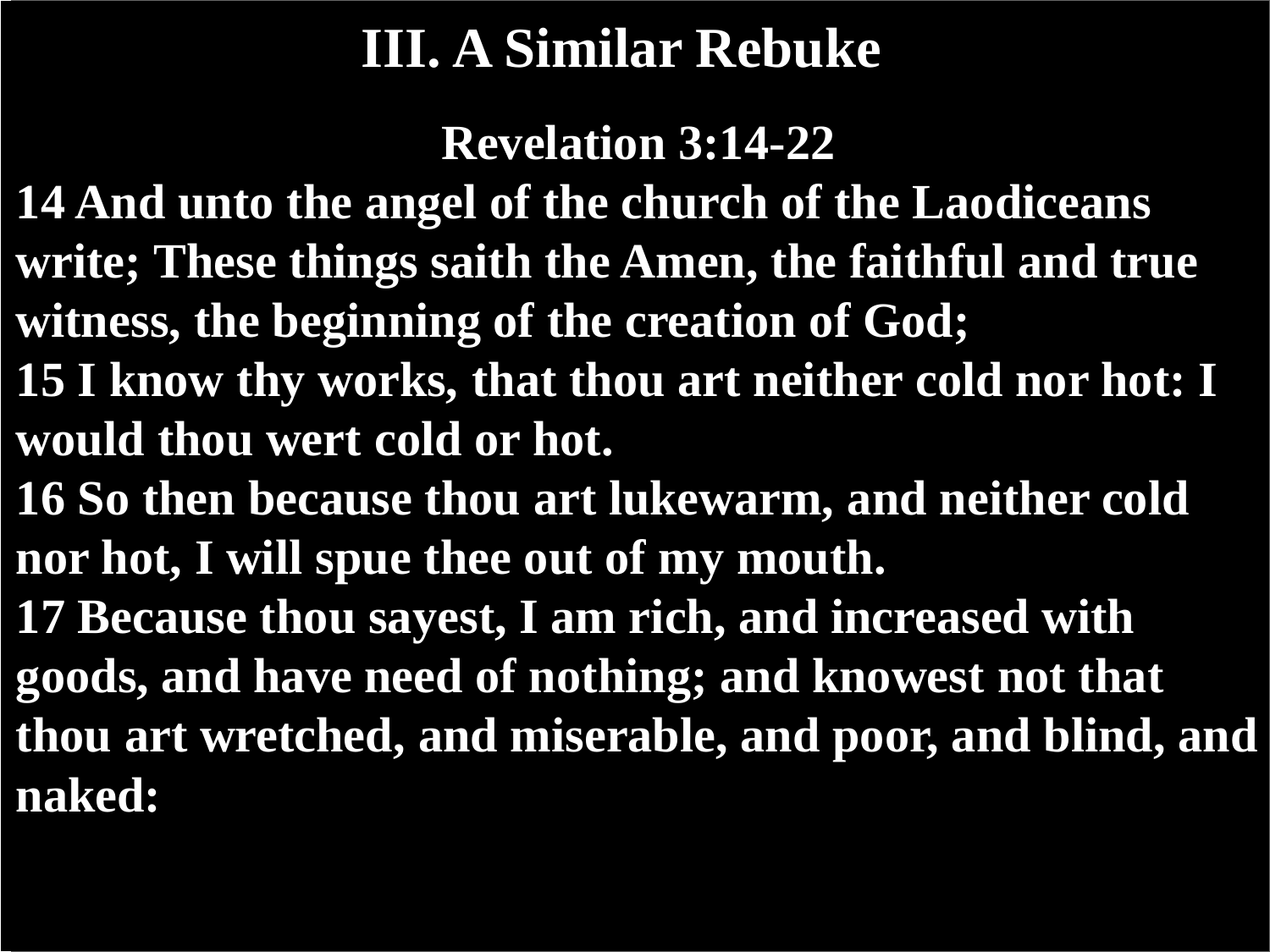#### **III. A Similar Rebuke**

**Revelation 3:14-22** 

**18 I counsel thee to buy of me gold tried in the fire, that thou mayest be rich; and white raiment, that thou mayest be clothed, and that the shame of thy nakedness do not appear; and anoint thine eyes with eyesalve, that thou mayest see.**

**19 As many as I love, I rebuke and chasten: be zealous therefore, and repent.**

**20 Behold, I stand at the door, and knock: if any man hear my voice, and open the door, I will come in to him, and will sup with him, and he with me.**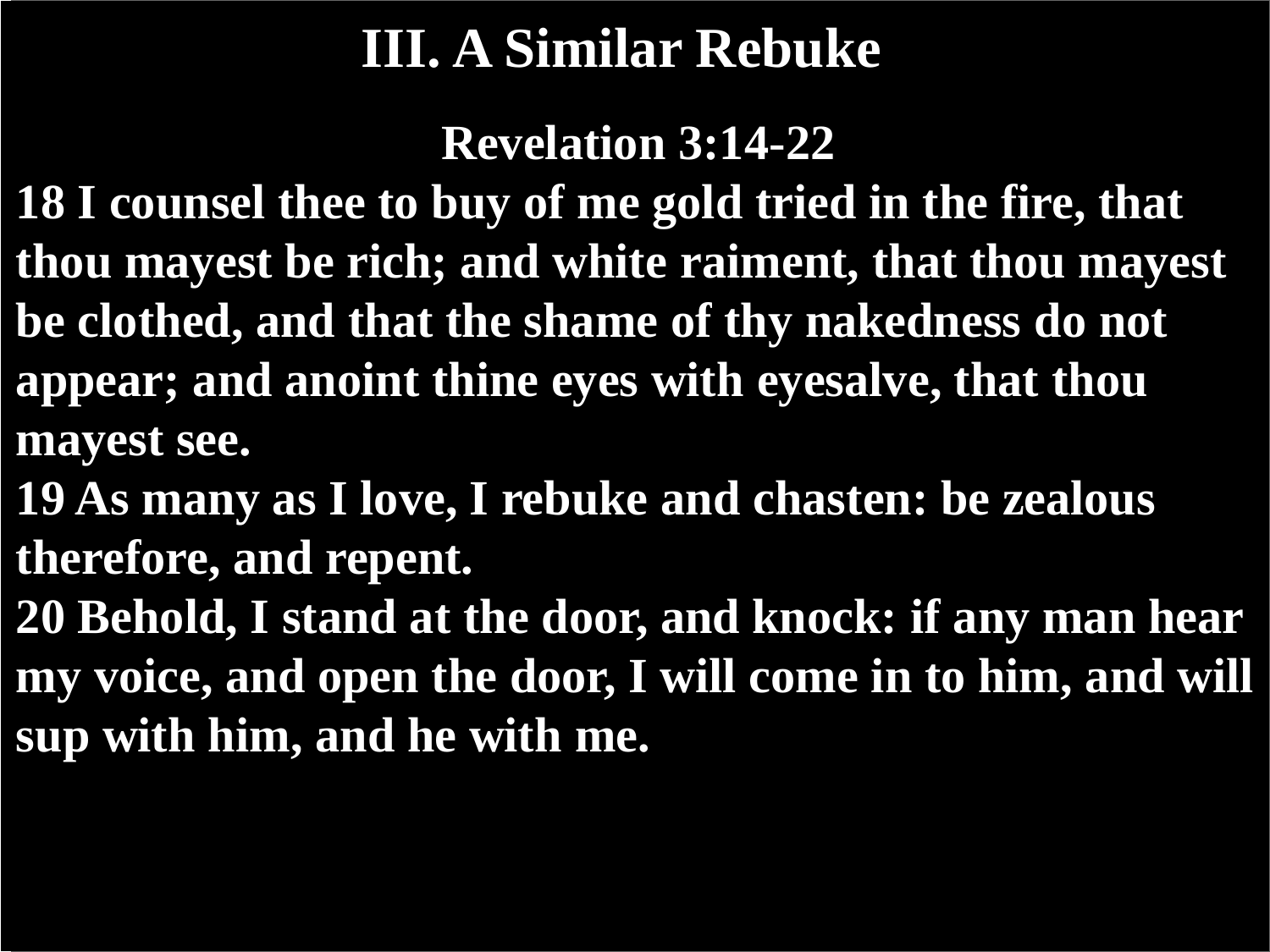#### **III. A Similar Rebuke**

**Revelation 3:14-22** 

**21 To him that overcometh will I grant to sit with me in my throne, even as I also overcame, and am set down with my Father in his throne.**

**22 He that hath an ear, let him hear what the Spirit saith unto the churches.**